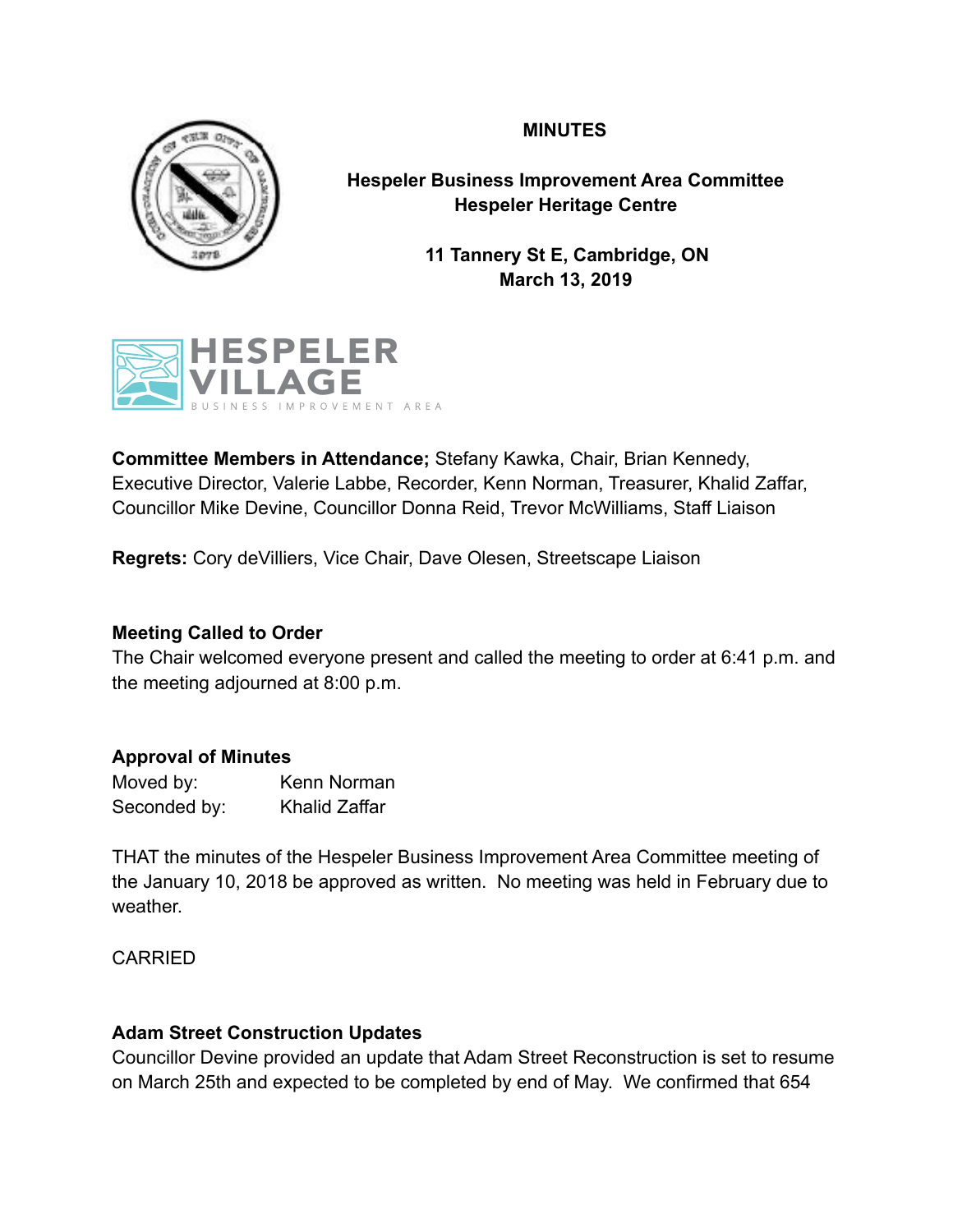Signs has now been paid for the Hespeler sign to be installed at the corner of Adam and Groh Avenue to be installed before end of May.

## **Highway 24 bridge construction**

Councillor Devine provided an update that the North Hespeler Road bridge is being removed in 2020. Hwy 24 will be down to single lanes for 2020. Once that is complete the South bridge will be removed and replaced in 2021. No construction on Hespeler bridges will occur in 2019. Also confirmed that there is no need to replace the Townline Road bridge as part of the 401 widening project.

## **Christmas in Cambridge**

Brian, Cory, Trevor, Leanne and Wanda met recently to review Music & Lights in 2018 and plans for 2019 event. A further meeting with Trevor and Wanda will occur to finalize options for the event and hopefully include lights along the walkway similar to previous years along with the main tree lighting. The BIA has proposed using the Music & Lights donation towards purchasing and installing lights. This has the added benefit that we could use 50/50 funds to increase the amount of lighting in the cenotaph area.

# **CCAP Security Update**

Trevor provided an update from Brian Geerts that the Ambassador team is going with a security company to patrol core areas this summer. There will be 2 security guards with access to a vehicle patrolling the core areas starting Victoria Day in May thru to Labour Day in September. Need to meet to ensure the security team hired are friendly and both approaching and interacting with the businesses and visitors similar to previous patrols by the Ambassador team.

# **BIA Summit**

Trevor is hoping to organize a BIA summit so the three BIA's can get together for a chance to discuss common challenges and opportunities with our core areas.

# **Parking Areas and Electrical Charging Station**

Trevor will follow up with the city and provide an update about the electric charging spot allocated at the city parking area near the Bank of Montreal.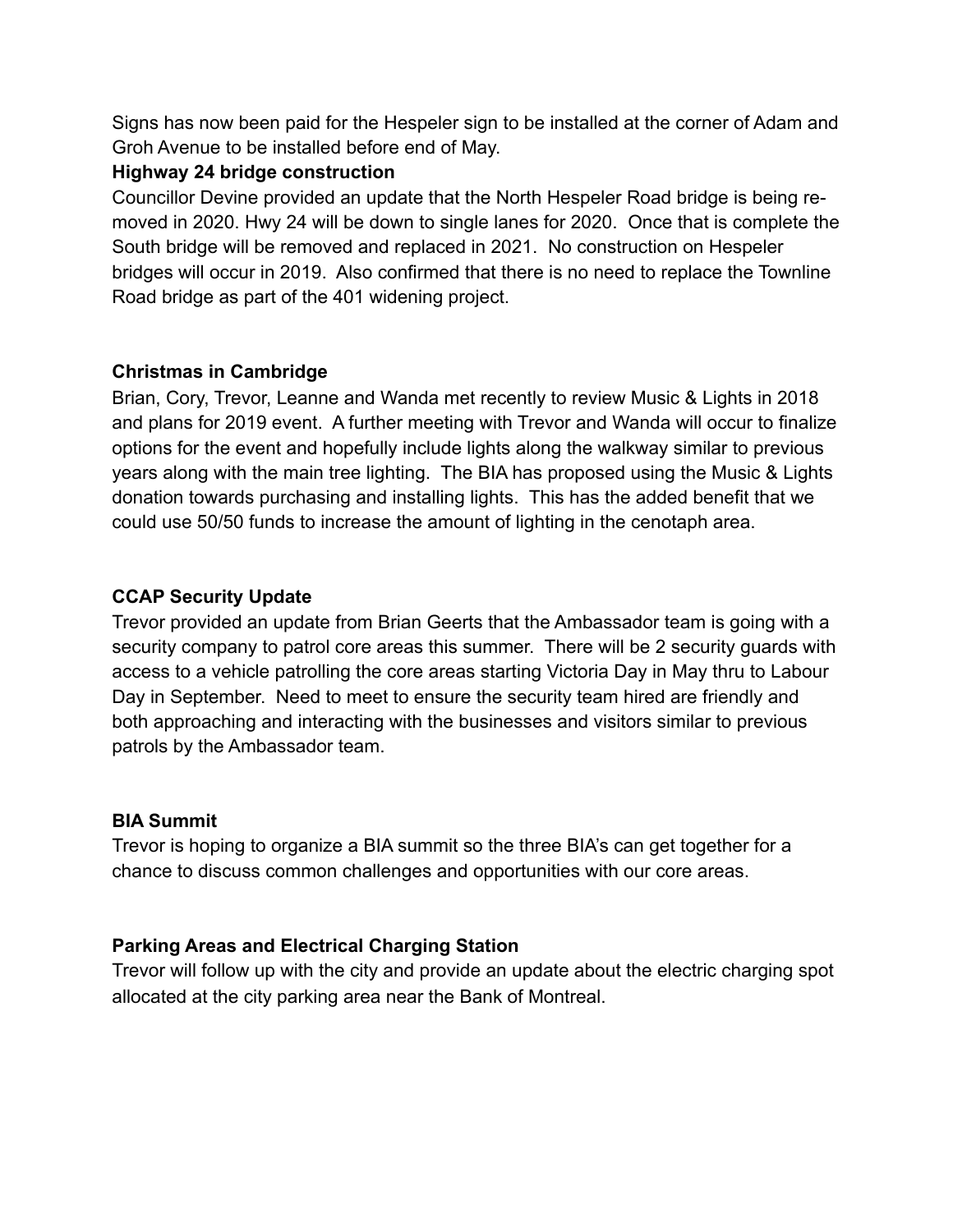## **Waterloo-Wellington Canadian Cancer Society Bike Display**

Councillor Devine provided an update that Cliff from the Hub Bike Shop has donated 5 bicycles to display around Hespeler core area as part of April Cancer Society awareness month. Ean Kools has agreed to paint the bikes yellow and Cliff has ordered baskets and chains so they can be locked. Karen Griffiths at the Cancer Society is aware and will arrange for daffodils for the baskets.

THAT we agree to spend up to \$150 on the bicycle locks and baskets ordered by Cliff to be used on bikes positioned around the Hespeler core during April cancer awareness month.

Moved by: Kenn Norman Seconded by: Khalid Zaffar

### **Waterloo-Wellington Canadian Cancer Society Ribbons & Flowers**

Karen from the Cancer Society would like to put up yellow ribbons again this year in the core area. Suggestion that the BIA assist in providing the yellow ribbons in a quality that would last for the entire month as we found that last year the ribbon material deteriorated quickly. Brian will reach out to Trish at the city to arrange for daffodils and pansies to be planted for April.

THAT we agree to spend up to \$200 on yellow ribbons to decorate the downtown core as part of April cancer awareness month.

Moved by: Councillor Mike Devine Seconded by: Kenn Norman

## **Drop Mobility Bike Share Pilot Program**

Further discussion around April Cancer Society awareness month and that it might be an option to promote the Drop Mobility bike share location options within Hespeler and encourage residents to vote on an area for a bike share within Hespeler. More information on how Drop Mobility works can be found on their website. Direction from the board to draft a letter for the board's approval to then provide to the City to be forwarded to the region highlighting our two proposed sites. The two site options previously suggested by Cory are between the Library and the Fire Hall as this location is between 2 bus stops for 2 bus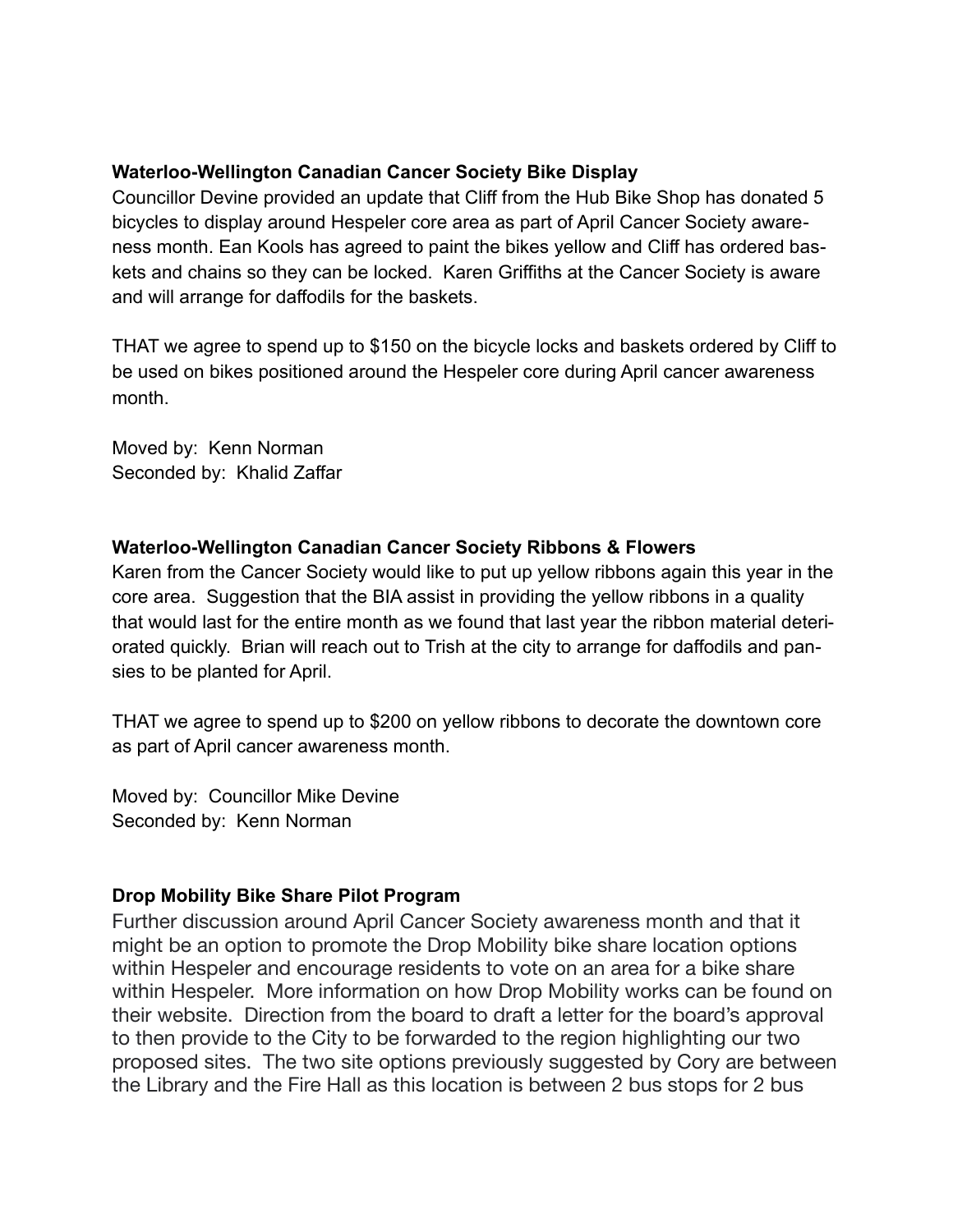routes or on Queen Street West between Ernie's and BMO as it is also beside bus shelters and across from the Hub bicycle shop.

## **Hespeler Village Easter Egg Hunt Sponsorship Request**

Event sponsorship request for \$1200 towards the cost of this event started in 2018. Discussion around many other events we hope to sponsor and limited budget and how best to partner on this event.

THAT we agree to sponsor the Hespeler Village Easter Egg Hunt by providing a maximum of \$600 towards event as well as assisting with posters, decals, maps and advertising on social media for the event.

Moved by Kenn Norman Seconded by Khalid Zaffar

## **171 Forbes Estate - Polocorp Inc. meeting**

Some members of the BIA met last week with Polocorp who requested an opportunity to share their plans for the property and answer any questions. We asked Joseph Puopolo, Chief Marketing Officer at Polocorp Inc. if there could be a webinar for those unable to join that meeting before any further discussion on potential support from the BIA. Stefany, Kenn, Dave and both Councillor Reid and Devine will be invited to join. Discussion around the fact that this property is not currently not in BIA area which may set precedent for giving support outside of the BIA core in future. There has been discussion of extending the BIA boundaries to include Four Fathers so there is the potential of including the main building which is being preserved and targeted for a business opportunity as well but currently it is outside of the BIA boundary. Councillor Devine has asked for a traffic study and will provide an update at a subsequent meeting. Discussed having a presentation by Polocorp at the spring BIA social to get feedback and input from general membership as well.

## **BIA Spring Social**

Proposed suggestion to host at Four Fathers on Wednesday May 8th. Brian will reach out to Four Fathers to confirm whether there is availability to host the spring social at their location and provide an update at the next meeting.

## **ION Rapid Transit**